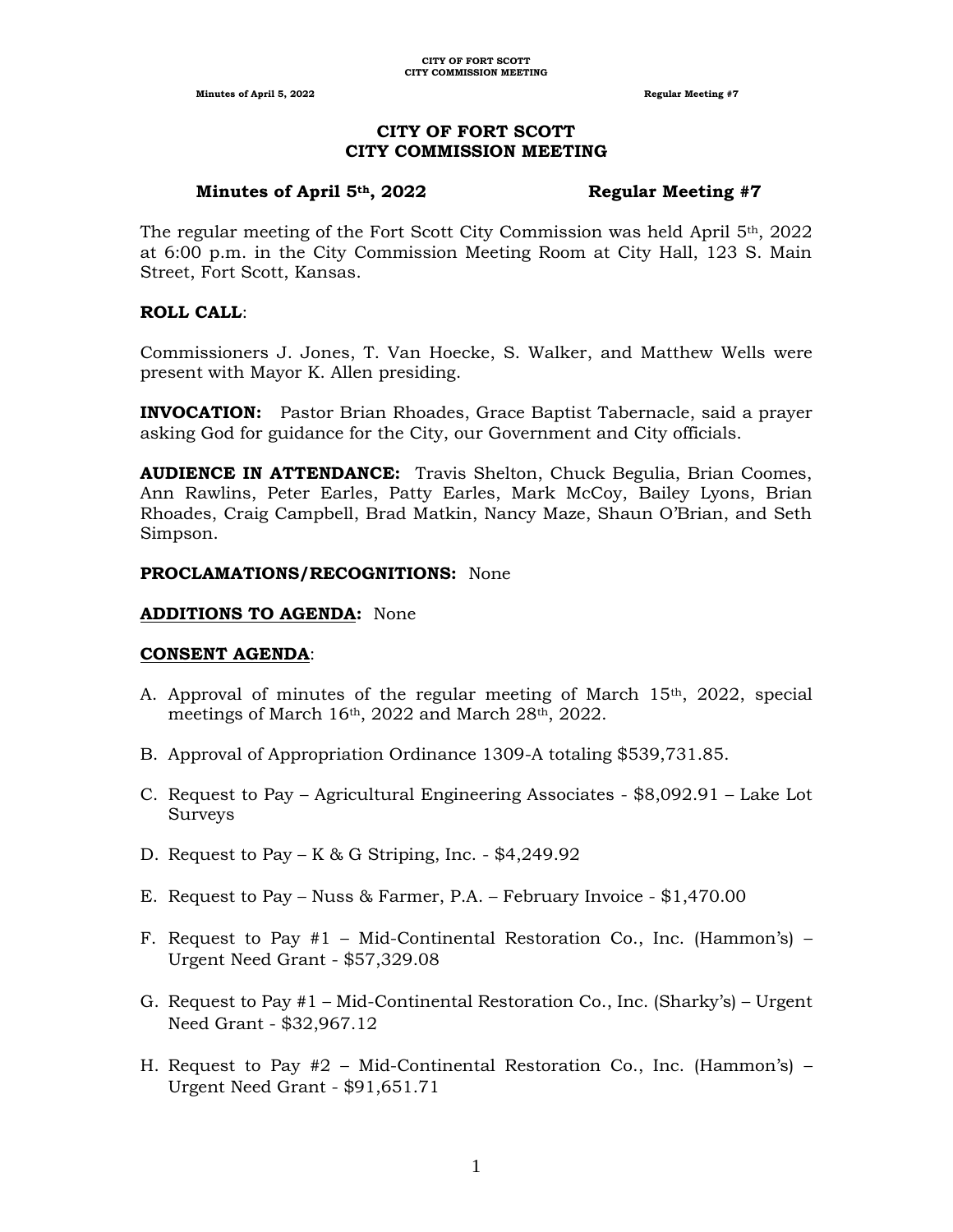- I. Request to Pay #2 Mid-Continental Restoration Co., Inc. (Sharky's) Urgent Need Grant - \$72,143.77
- J. Request to Pay Southeast Kansas Regional Planning Commission Administration Services – Urgent Need Grant - \$5,000.00
- K. Request to Pay Southeast Kansas Regional Planning Commission Administration Services – Urgent Need Grant - \$5,000.00

M. Wells moved to approve the Consent Agenda. J. Jones seconded. All voted aye.

# **APPROVED CONSENT AGENDA.**

# **Public Comment:**

(Sign up required. Comments on any topic not on the agenda and limited to 5 minutes per person, at Commission discretion)

Ann Rawlins – Ms. Rawlins said that she is with the Fort Scott Genealogical Society which is housed at Memorial Hall. She said that there have been problems with the building. They have purchased three large air filters. They have thoroughly cleaned their rooms with bleach water and had an environmental inspector come and inspect, and they passed their test. They are still having issues with water coming in the alcove area in their location. There is no water coming down the walls or the windows. When they see any water, they immediately clean it up. They have blocked off the room on the south side with plastic.

City Manager said that they will look at a way to prevent water from getting to the alcove area.

# **Appearances:**

# Shaun O'Brien – Requests for closure of streets for Good Ol' Days event:

 Old Fort Blvd. from Wall Street to National Avenue Main Street from Skubitz Plaza to Third Street – Close Friday at 1 p.m. Wall Street from National to Scott First Street from National to Scott Street Second Street from National to Scott Street Use of Memorial Hall: Baby Contest on Saturday morning Blane Howard Concert – Saturday night (Possible Friday night concert also) Heritage Park at corner of First and Main Parking lot behind Heritage Park Parking lot at corner of Third and Main Parking lot at Second and Scott Parking lot at Wall and Scott Parking lot at Wall and alley between Main and Scott Parking lot between Memorial Hall and the Library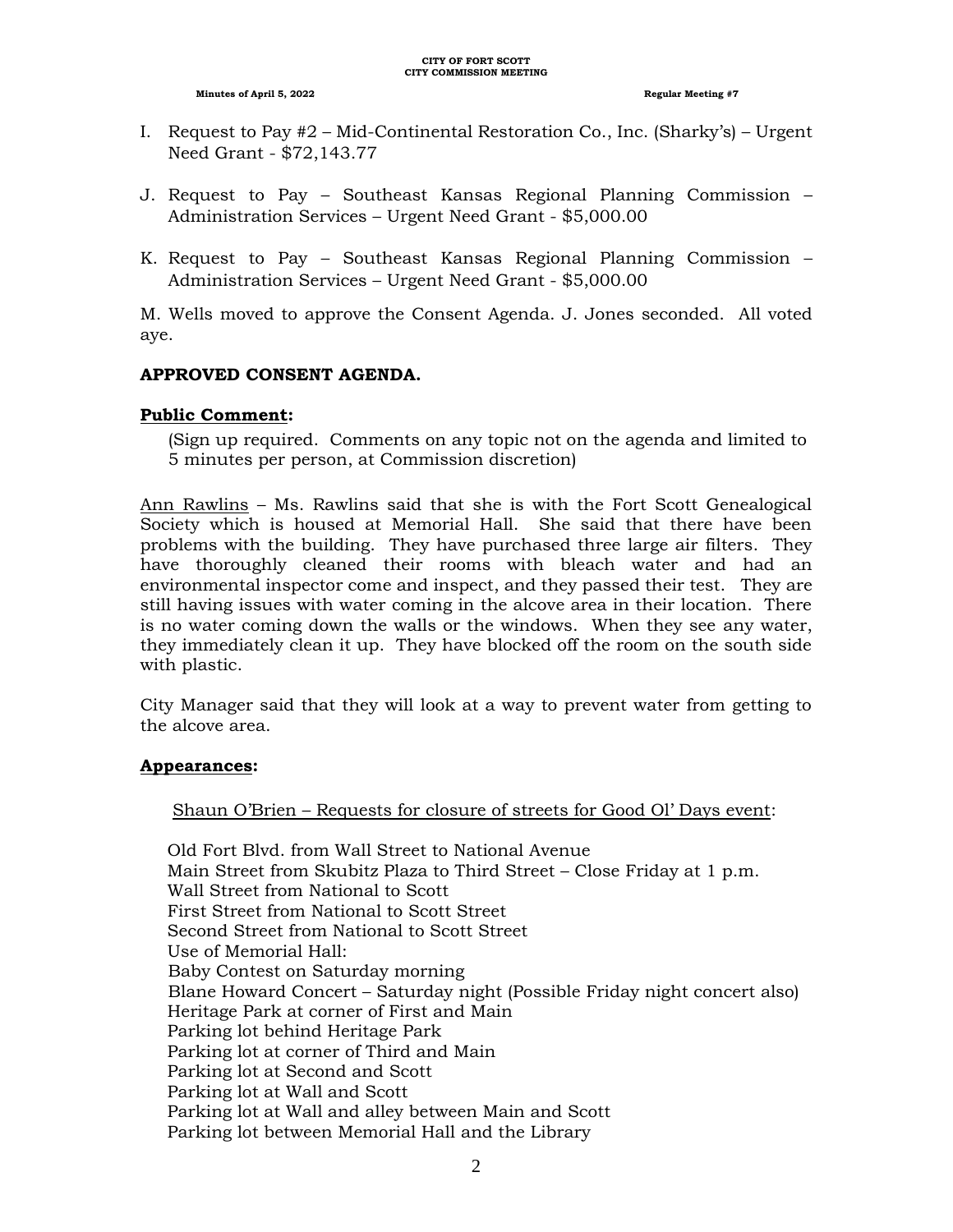#### **CITY OF FORT SCOTT CITY COMMISSION MEETING**

#### **Minutes of April 5, 2022 Regular Meeting #7**

 Parking lot between National and Block House (Carnival will begin setting up here on Tuesday, June 2nd)

Parking lot between Old Fort Blvd. and H & H Realty Agency (Carnival will begin setting up here on Friday morning)

Old Fort Blvd – South side from National to alley (Carnival will begin setting up here on Friday morning)

Skubitz Plaza – (No special set up for event this year, but need Old Fort Blvd closed when tents go up Wednesday on east bound from Main. All closed Thursday and Friday.

Mr. O'Brien informed the Commission that this is the  $41<sup>st</sup>$  Good Ol' Days Celebration and his committee is very excited about it. He asked for approval for the above streets and areas to be closed for the celebration. He also announced that Blaine Howard will be appearing in Memorial Hall on Saturday June 4th, 2022, and asked if the Commission would allow alcohol for that event. The alcohol will be served by a local vendor.

T. Van Hoecke moved to approve the street closures and areas for the Good Ol' Days Celebration on June  $3<sup>rd</sup>$  and June  $4<sup>th</sup>$ , 2022, and to allow alcohol in Memorial Hall on Saturday, June 4th, 2022, for the Blaine Howard concert. M. Wells seconded. All voted aye.

# **APPROVED THE STREET CLOSURES AND AREAS FOR THE GOOD OL' DAYS CELEBRATION ON JUNE 3RD AND JUNE 4TH, 2022 AND TO ALLOW ALCOHOL IN MEMORIAL HALL ON SATURDAY, JUNE 4TH, 2022 FOR THE BLAINE HOWARD CONCERT.**

Millie Lipscomb – Elks Fireworks Donation Request – City Manager informed the Commission that Millie is not present tonight, but this is the annual request for the Elks Fireworks donation in the amount of \$5,000.00. This amount has been contributed for many years for the City fireworks.

T. Van Hoecke move to approve the allocation of \$5,000.00 for the Elks Fireworks donation for the City fireworks display. J. Jones seconded. All voted aye.

# **APPROVED THE ALLOCATION OF \$5,000.00 FOR THE ELKS FIREWORKS DONATION FOR THE CITY FIREWORKS DISPLAY.**

Bailey Lyons & Craig Campbell – Downtown Cleanup Project – Bailey Lyons informed the Commission that she is representing the Downtown Chamber Division. Craig Campbell is representing the Good Neighbor Action Team.

Bailey said that they are looking to do another downtown cleanup on Friday, April  $22<sup>nd</sup>$ ,  $2022$ , from  $3:00$  p.m. to  $6:00$  p.m. There are waivers for the volunteers to sign online and each volunteer will be given a free t-shirt and they will also be fed. They look to do similar projects as last year, such as cleaning streets and alley and power washing the downtown planters.

Craig said that they will also be painting crosswalks and parking spaces as well as curbs that didn't get completed last year.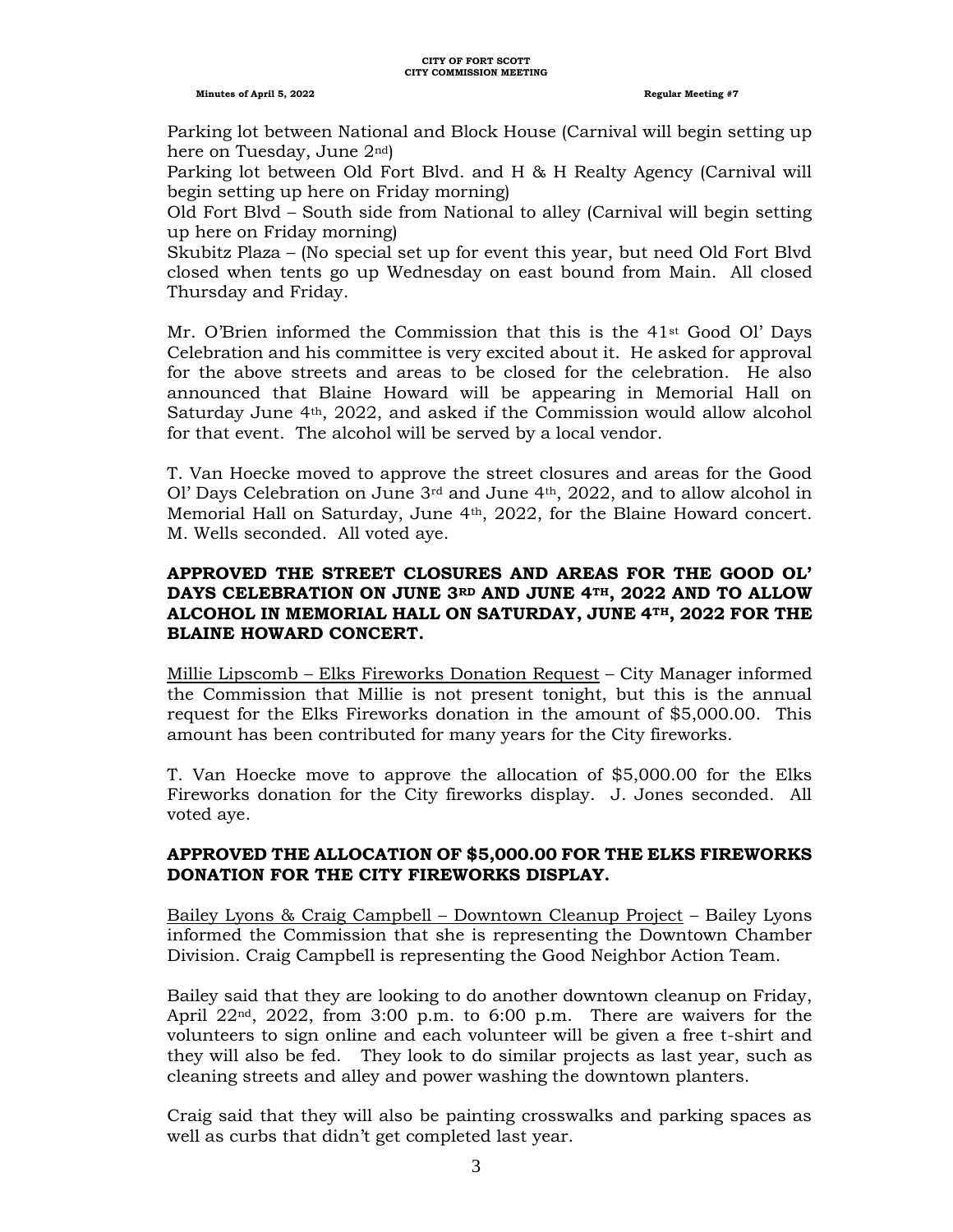Bailey thanked Niece Products for their generous contribution for this event and for the City crews who also assist them. She said that last year there were 1,200 volunteer hours.

Bailey shared with the Commission three murals that are proposed to be painted this year. They are as follows:

- Large Scale Sunflowers: Danielle Miles is the lead artist and the mural, if approved, will be painted on the north facing wall at Angie Dawn's Boutique building located at 108 Scott Avenue, Fort Scott, Kansas.
- Kansas Bison with a Landscape: If approved, this mural will be on the south facing wall of the Structure by Margo building located at 19 S. National Avenue, Fort Scott, Kansas.
- Literary Theme: The lead artist is Bre Eden: This mural will not be permanent. The mural will be painted on a frame and placed at a location close to the Fort Scott Public Library which is located at 201 S. National Avenue, Fort Scott, Kansas.

Bailey said the goal in the future is to create a website with all the murals in the downtown area and have a walking tour with a map to view each mural. She stated that the Design Review Board recommended the approval of the murals at their meeting on Monday, April 4th, 2022.

Discussion was held if the Kansas State Historical Society would need to give approval since it is in the historic district.

City Manager will check into this.

J. Jones moved to approve the three murals contingent on SHIPPO approval. M. Wells seconded. All voted aye.

**APPROVED TO RECOMMEND THE THREE MURALS TO THE CITY COMMISSION. THIS INCLUDES ONE ON THE NORTH FACING WALL ON THE ANGIE DAWN'S BOUTIQUE BUILDING LOCATED AT 108 SCOTT AVENUE; ONE ON THE SOUTH FACING WALL OF THE STRUCTURE BY MARGO BUILDING AT 19 S. NATIONAL AVENUE; AND A FRAMED MURAL ON THE AT A LOCATION NEAR THE FORT SCOTT PUBLIC LIBRARY BUILDING LOCATED AT 201 S. NATIONAL, CONTINGENT UPON KANSAS STATE HISTORICAL SOCIETY APPROVAL.**

# **Old Business:** None

# **New Business:**

1. Consideration of Franchise Agreement Ordinance No. 3605 for Verizon Wireless – City Manager said that this franchise agreement was prepared by the City Attorney for Verizon Wireless. The City is looking at other additional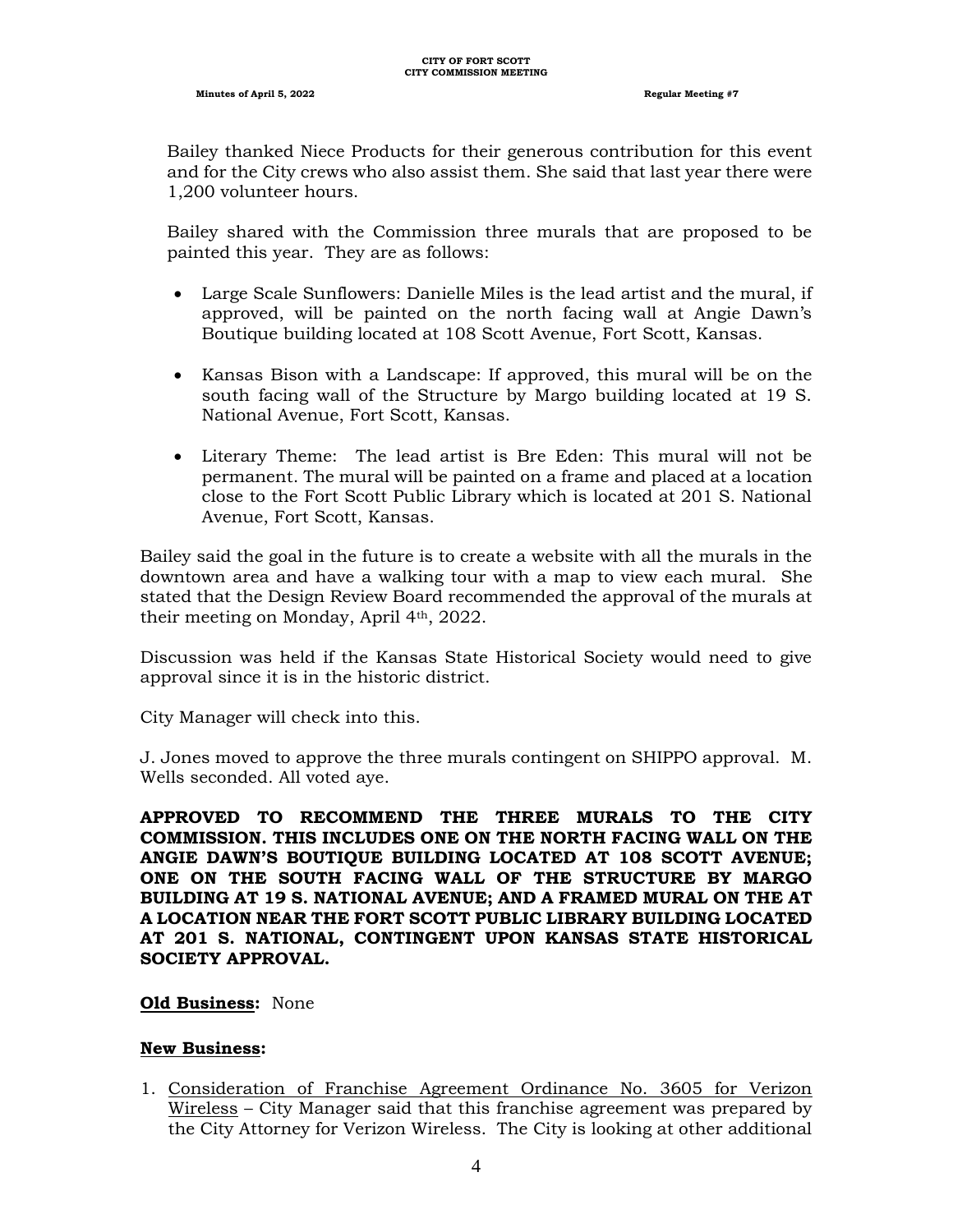franchise agreements also. This is a 5% franchise fee agreement. This is a ten (10) year agreement. Approval was recommended.

J. Jones moved to approve Ordinance No. 3605 – the Verizon Franchise Agreement. T. Van Hoecke seconded. All voted aye.

**APPROVED ORDINANCE NO. 3605 GRANTING TO MCIMETRO ACCESS TRANSMISSION SERVICES, LLC, A DELAWARE LIMITED LIABILITY COMPANY DBA VERIZON ACCESS TRANSMISSION SERVICES, A CONTRACT FRANCHISE TO CONSTRUCT, OPERATE, AND MAINTAIN A TELECOMMUNICATIONS SYSTEM IN THE CIY OF FORT SCOTT, KANSAS, AND PRESCRIBING THE TERMS OF SAID CONTRACT FRANCHISE – 10 YEAR FRANCHISE – 5% FRANCHISE FEE AGREEMENT.**

- 2. Consideration of Amendment No. 1 for Agreement for Consulting Services for Fort Scott Municipal Airport – Brian Coomes, Olsson Engineering, informed the Commission that this agreement will not need to be approved due to the next item on the agenda which is consideration of the bids for the Airport Taxiway Rehabilitation project.
- 3. Consideration of Bid Airport Taxiway Rehabilitation Project Brian Coomes, Olsson Engineering, informed the Commission that bids were opened last Tuesday, March 29th, 2022, on the Airport Taxiway Rehabilitation Project. He said that the bids came in very high and are much greater than the engineer's estimate. There were two bids received: Emery Sapp & Sons, Inc. of Columbia, Missouri in the amount of \$3,497.738.05, and APAC-Central, Inc. of Springfield, Missouri in the amount of \$3,941,245.05. The engineer's estimate was \$2,280,654.00. He contacted F.A.A. about the bids to see if there were any additional F.A.A. funds available. He was notified today that there is not any additional funding available. This was a 90%/10% grant with the City providing the 10% matching funds. He asked the Commission how they would like to move forward. They have three options:
	- Decline the bid and re-bid the project in the fall and see if the pricing is more favorable. This would be for the 2023 season for asphalt.
	- Award the bid and have the City come up with the additional \$1.2 million for the project.
	- Decline the bid and use the \$150,000 that the City receives every year from the F.A.A. for the design portion engineering of the project and then bid it again within the next four (4) years.

Brian said that City crews will need to crack seal the cracks in the runway until this can be bid out again as they will need addressed.

Josh asked how much the City was out of pocket so far.

Brian said \$118,200 for engineering as of today. The design portion of the project would be paid for by F.A.A. for 90% of the grant with a 10% City matching funds.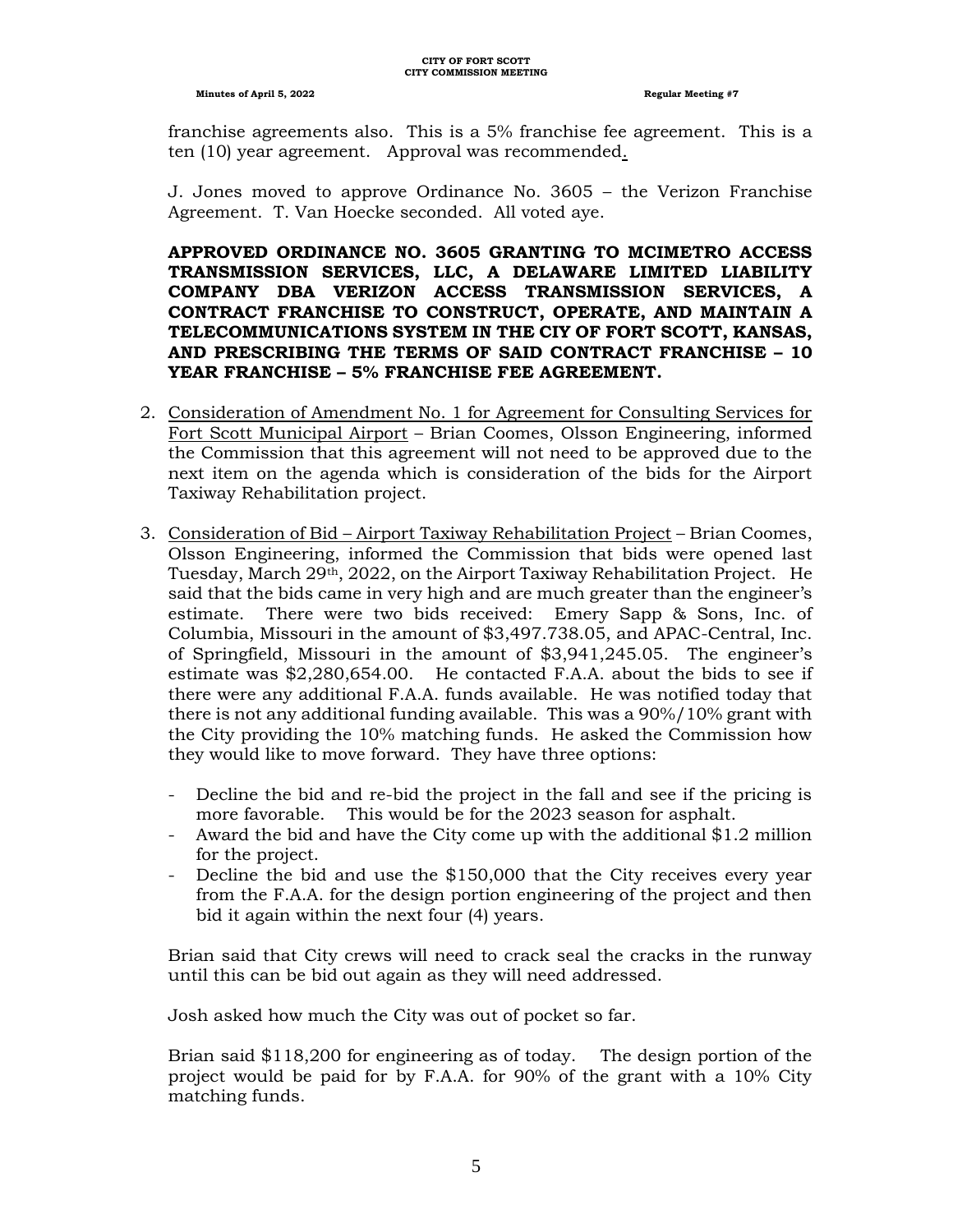J. Jones moved to reject the Airport Taxiway Rehabilitation bids and to accept the design portion of the F.A.A. Airport Taxiway Project only. M. Wells seconded. All voted aye.

# **APPROVED TO REJECT THE AIRPORT TAXIWAY REHABILITATION BIDS AND TO ACCEPT THE DESIGN PORTION OF THE F.A.A. AIRPORT TAXIWAY PROJECT ONLY.**

4. Consideration of Bids – Cape Seal Project 2022 – Kelley Zellner, City Manager, informed the Commission that bids were received for the cape seal project without the Cooper Street project. There were two bids received: Circle C Paving & Construction of Goddard, Kansas in the amount of \$221,772.05, and Vance Brothers of Kansas City, Missouri in the amount of \$244,648.25. The time frame will probably be late summer. This bid includes 63,545 square yards for this project.

J. Jones moved to approve to accept the low bid from Circle C Paving & Construction of Goddard, Kansas in the amount of \$221,772.05 for the 2022 Cape Seal Project. M. Wells seconded. All voted aye.

# **APPROVED TO ACCEPT THE LOW BID FROM CIRCLE C PAVING & CONSTRUCTION OF GODDARD, KANSAS IN THE AMOUNT OF \$221,772.05 FOR THE 2022 CAPE SEAL PROJECT.**

City Manager asked them to consider the Cooper Street project now. There was one bid received and the City crew submitted a cost for them to do the project. Heckert Construction Co., Inc. submitted a bid in the amount of \$119,268.79 for a 2" hot mix overlay; and \$338,736.79 for a 6" hot mix overlay. The City crew estimate to concrete Cooper Street is \$302,452.00. This is a \$150,000 difference.

J. Jones moved to approve for the City of Fort Scott Street crew to overlay Cooper Street with concrete. S. Walker seconded. All voted aye.

# **APPROVED FOR THE CITY OF FORT SCOTT STREET CREW TO OVERLAY COOPER STREET WITH CONCRETE IN THE ESTIMATED AMOUNT OF \$302,452.00.**

M. Wells moved for the City to send out sealed bids for concrete for Cooper Street and to have them ready for the April  $19<sup>th</sup>$ ,  $2022$  meeting. J. Jones seconded. All voted aye.

# **APPROVED FOR THE CITY TO SEND OUT SEALED BIDS FOR CONCRETE FOR COOPER STREET AND HAVE THEM FOR THE APRIL 19TH, 2022 MEETING.**

5. Consideration of Ordinance No. 3606 – Increase in camping fees – Gunn Park – City Manager said that this Ordinance increases the camping fees at Gunn Park from \$10.00 per night to \$20.00 per night and establishes an ordinance for this charge. It also establishes a 14-day maximum limit to stay at Gunn Park.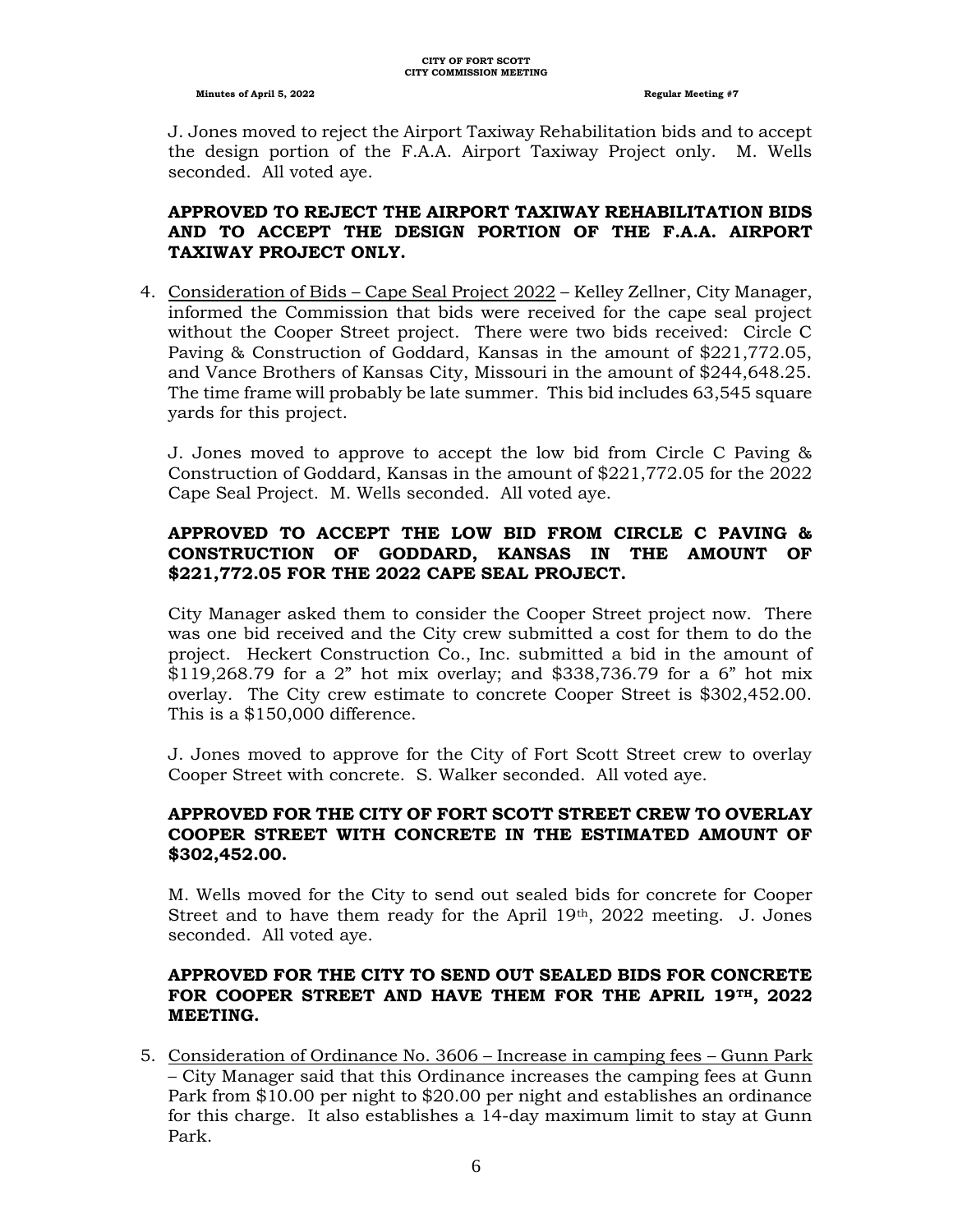J. Jones moved to approve Ordinance No. 3606 – the increase in camping fees at Gunn Park and to grandfather in the people who have already made reservations this year. T. Van Hoecke seconded. All voted aye.

**APPROVED ORDINANCE NO. 3606 ADDING CHAPER 12.25 OF THE FORT SCOTT MUNICIPAL CODE ESTABLISHING CAMPING REGULATIONS AT GUNN PARK AND ESTABLISHING FEES FOR GUNN PARK LOCATED AT 1010 PARK AVENUE, FORT SCOTT, KANSAS – RV CAMPING - \$20.00 PER NIGHT – 14 DAY MAXIMUM STAY - \$5.00 TENT CAMPING. PEOPLE WHO HAVE ALREADY RESERVED A CAMPING SPOT WILL BE GRANDFATHERED IN.**

6. Consideration of Ordinance No. 3607 – Increase in shelter rental fees – Gunn Park –

J. Jones moved to approved Ordinance No. 3607 increasing the shelter rental fees at Gunn Park and to grandfather in the reservations already made for this year. M. Wells seconded. All voted aye.

**APPROVED ORDINANCE NO. 3607 AMENDING CHAPER 12.40.010 AND 12.40.030 REGULATING THE UTILIZATINO OF SHELTER HOUSE RENTALS AT GUNN PARK FOR THE CITY OF FORT SCOTT, BOURBON COUNTY, KANSAS. FEES: SHELTER #1 AND #4 - \$20.00/PER DAY; SHELTER HOUSES #2, #3, AND #6 - \$25.00/PER DAY; AND SHELTER HOUSES #5 AND #7 - \$30.00/PER DAY. RESERVATIONS ALREADY MADE WILL BE GRANDFATHERED IN.**

**Lake Advisory Board Comments**: Nancy Maze, Chairperson, Lake Advisory Board Committee, informed the Commission that their board met on Saturday, March  $26<sup>th</sup>$ , 2022. It was a joint meeting with the Smart Growth committee for the Lake. They wanted to update the City Commission on their meeting. They had an update on safety at the Lake by Tom Graham, Lake Patrol Officer. They also discussed buoy placement and Tom is to contact the Coast Guard and determine the correct placement. Deb McCoy was elected Vice-Chairperson of the Board. They would like additional law enforcement on the three big holiday weekends to assist Tom with enforcement. St. Martin's Academy was discussed as their soccer team uses Lake property to practice on when their field is too muddy. The committee determined that the City Attorney should prepare a waiver for St. Martin's Academy to sign that will not hold the City liable if the students are hurt on City property at the Lake. She also stated that a resident brought up that at one time there were over 800 acres of condemned property at Lake Fort Scott in District Court records. He asked how the City could sell property that has been condemned and then sell for profit? Nancy stated in the City Commission March  $1<sup>st</sup>$ minutes, it stated that the Lake Advisory Board did not recommend selling any additional property for 3-5 years, but it was actually 2 years.

Kevin Allen apologized to her for not being present at the meeting.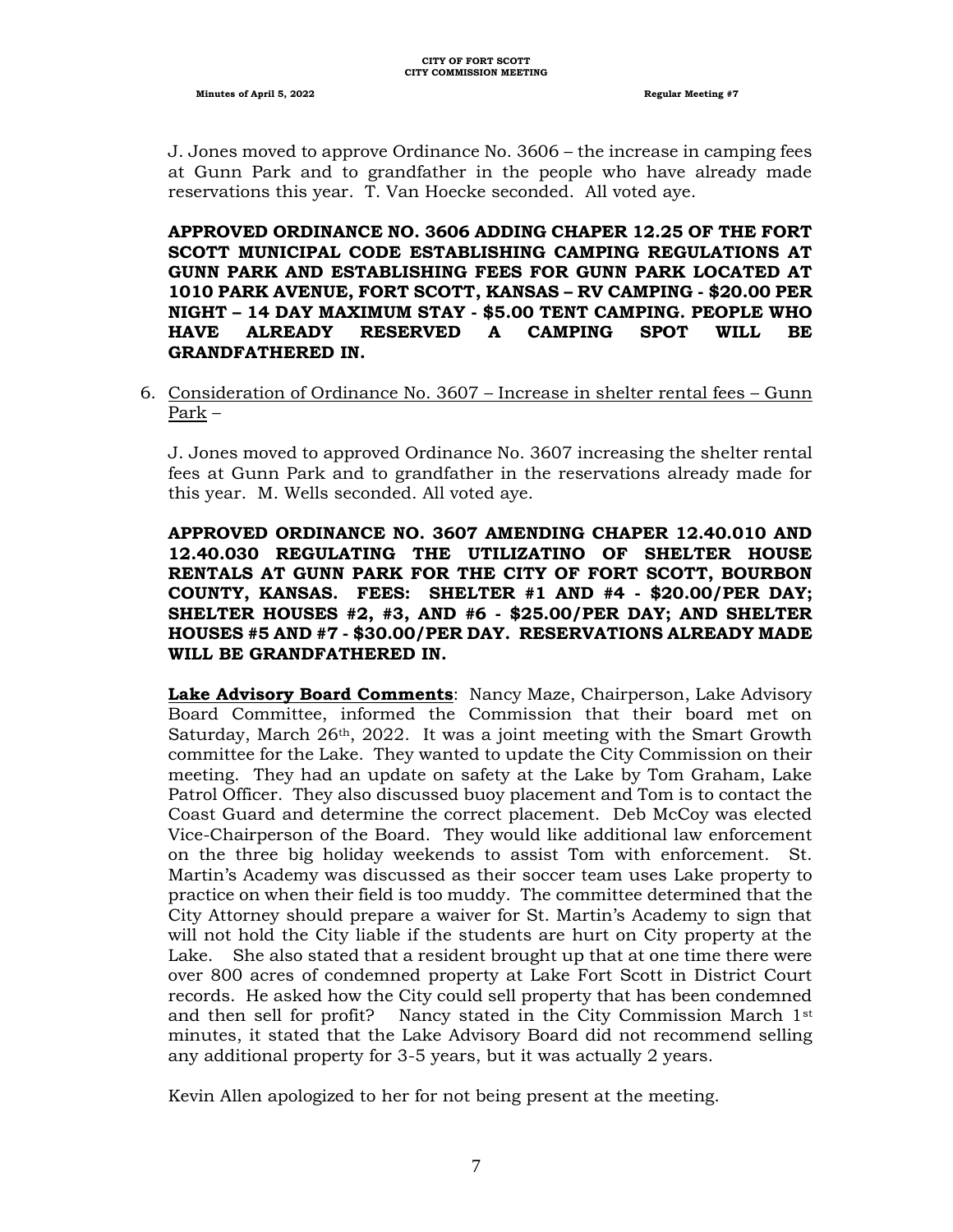# **Reports and Comments:**

# **A. Commissioner Reports and Comments:**

# A. City Manager Comments:

Bird Scooter – Memorandum of Understanding Extension – City Manager informed the Commission that he signed the Extension Amendment to the Memorandum of Understanding for Bird Scooters. This term will now expire through April 2023. Bailey and Nate Lyons are still the hosts for this program.

T. Van Hoecke said that he would like to see the scooters kept off the City sidewalks and make sure that the age limit is being enforced which is 18 years and older.

Dude Solutions Contract – City Manager said that the City had See Click Fix software and he has cancelled that contract. He found a new software called Dude Solutions which is now called Brightly Software, Inc. This new software company will save the City over \$20,000.00. The annual cost is \$9,571.25 per year and then drops each year after that. He has signed the agreement also for the City.

City of Fort Scott Updated Meter Pricing – City Manager said that the meter set pricing has not been updated for some time. This is pricing for a basic new water service and considered the average installation covering the most conditions that may exist. He asked for approval for the meter set pricing for new service.

M. Wells moved to approve the Updated Meter Pricing for new service. J. Jones seconded. All voted aye.

# **APPROVED THE UPDATED METER PRICING FOR NEW WATER SERVICE.**

Demolition Contract – City Manager said that the final demolition contract is before them for approval. The time frame from the signing of the contract to completion date is 20 days unless granted an extension by the City Manager.

T. Van Hoecke moved to approve the Demolition Contract. M. Wells seconded. All voted aye.

# **APPROVED DEMOLITION CONTRACT FOR DANGEROUS/UNSAFE STRUCTURES FOR CONTRACTORS.**

CIPP – 2022 – 2025 – City Manager shared with the Commission the 2022- 2025 Capital Improvement Plan for the City of Fort Scott. He asked them review this and share any questions with him on this plan.

Memorial Hall – City Manager said that the steps is on the CIP for 2023.

Commissioners voiced that we can't wait that long.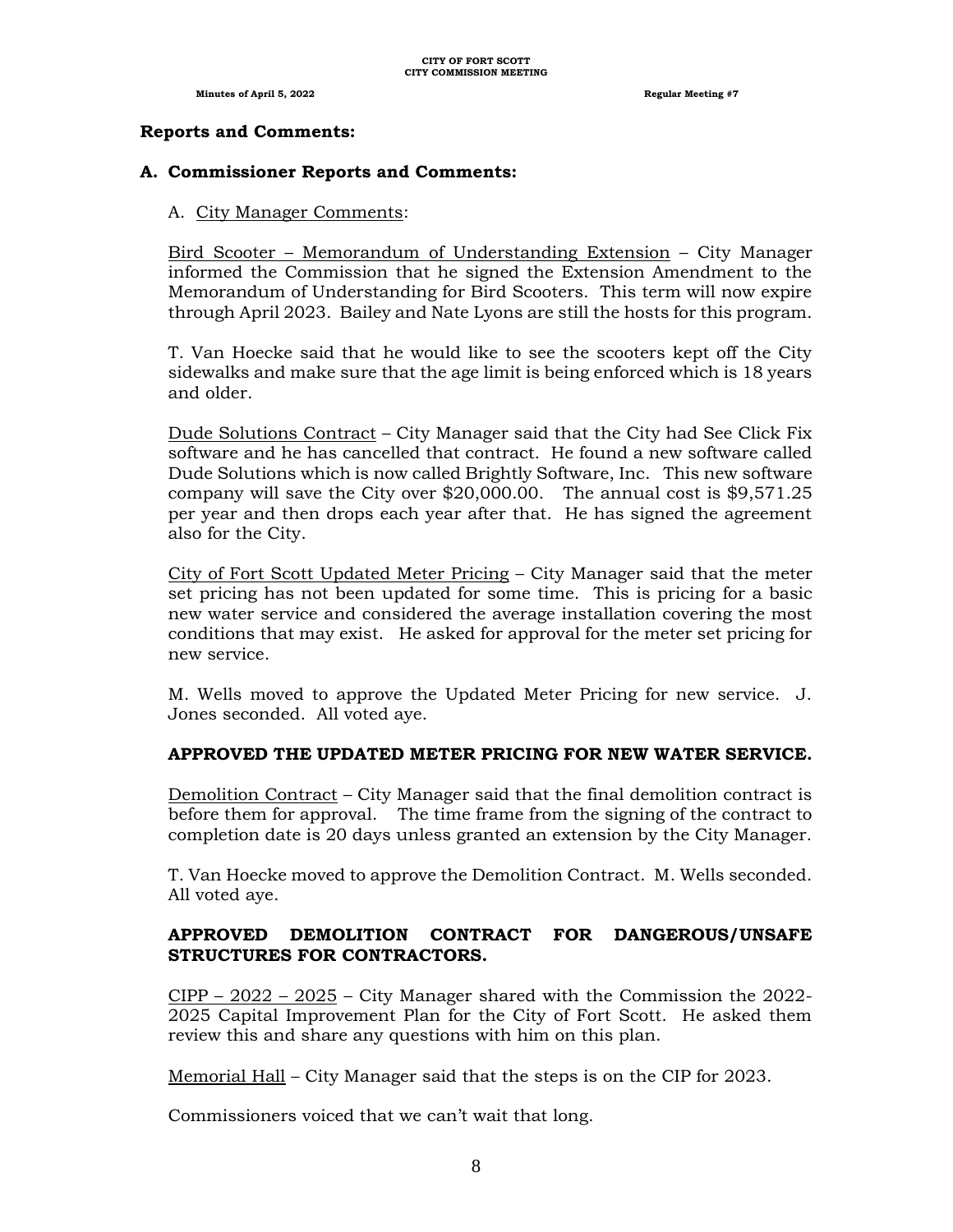T. Van Hoecke moved to go out for bid on the Memorial Hall steps. He later withdrew his motion.

Peter Earles said that they are currently working on the steps at Memorial Auditorium in Pittsburg, Kansas. He can talk to that contractor and get an estimated cost and report at the next meeting.

#### **APPROVED THE DEMOLITION CONTRACT.**

#### B. City Attorney Comments: None

#### C. Commissioners Reports and Comments:

J. Jones – Josh asked about the handicapped parking in front of Structures by Margo's on National.

City Manager said that they are going to mill it and move the location of it and put it right next to the loading zone by E-3.

 $2<sup>nd</sup> Street – Josh asked about removing the stop sign at  $2<sup>nd</sup>$  and Heylman$ and if any problems would be anticipated from that.

Travis Shelton, Chief of Police, said that they can do some patrols.

City Manager said that they could look at traffic counts in that area. He asked if we could bring this back in one month.

Josh asked when the Lake Frontage fee was last increased.

City Manager will check into this.

M. Wells – Matthew handed out the Street Maintenance Plan. He asked them to review this and get any proposed changes back to him. He would like to see this on the April 19th agenda.

Matthew asked if there was still a Tourism Advisory Board and who the City liaison was on this board. There is not one and Matthew said that he would be willing to be that person.

City Manager said that we will get a meeting scheduled soon.

Matthew asked about  $12<sup>th</sup>$  Street parking and when the No Parking signs will be installed. He would like them installed as soon as possible.

Chief Shelton said that he and another officer polled the neighborhood. All we in agreement and there were three that did not want it, and one person who wouldn't say which way.

Discussion was held about time and dates for No Parking.